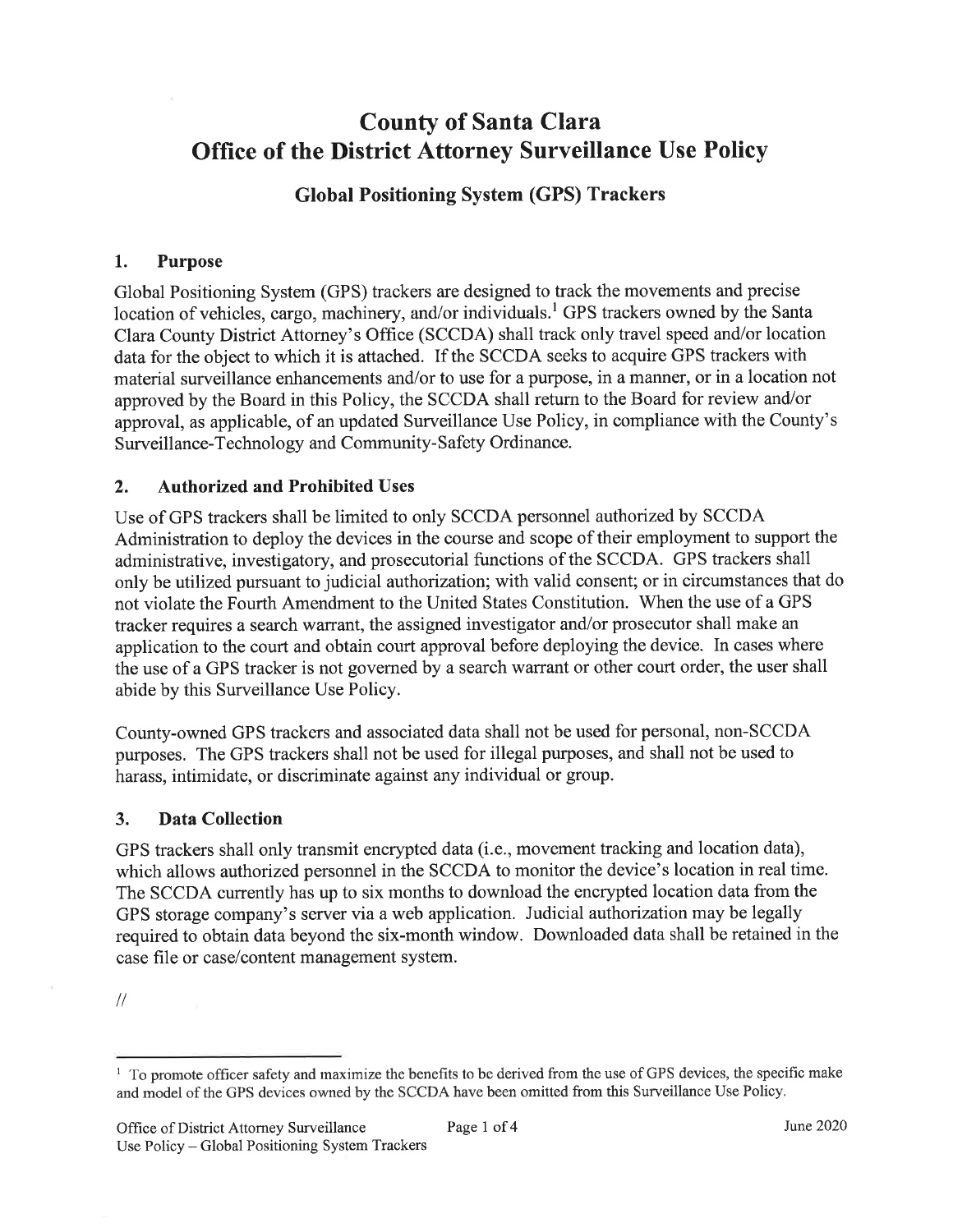## 4. Data Access

GPS trackers shall be stored in a secure location, and all access and use of the trackers shall be documented in an activity log. The data collected by GPS trackers shall be stored in the physical case file and/or stored within an SCCDA-approved electronic case/content management system. Approved case/content management systems shall log user name, date/timestamp, files or data accessed, and attempts at altering or deleting files.

Access to GPS tracking data shall be limited to only SCCDA personnel authorized by SCCDA Administration to utilize the data in the course and scope of their employment to support the administrative, investigatory, and prosecutorial functions of the SCCDA, as well as other county personnel designated in writing by the District Attorney or the District Attorney's written designee to the extent that access is necessary for a specific criminal, civil, or administrative investigation or action. The company licensing the GPS trackers has access to only encrypted data (which does not reveal the identity of the subject being tracked), both in transit and at rest.

## 5. Data Protection

See Section 4 of this Policy. The data from GPS trackers shall be encrypted from the vendor. Credentials including login and password shall be required for authorized personnel to access the GPS tracker data from the system. The County of Santa Clara and the SCCDA shall utilize physical access controls, application permission controls, and other technological, administrative, procedural, operational, and personnel security measures to protect data collected by GPS trackers from unauthorized access, destruction, use, modification or disclosure.

#### 6. Data Retention

Data recovered through the use of GPS trackers, whether downloaded, copied or printed, shall be maintained in accordance with this Surveillance Use Policy, applicable state and federal evidentiary laws, and the SCCDA Record Retention and Destruction Policy approved by the Board of Supervisors on lune2l,2016, as follows:

| <b>Case Type</b>                                                                   | <b>Official Retention Period</b>                                                                                                                                                                                                                                                                                |
|------------------------------------------------------------------------------------|-----------------------------------------------------------------------------------------------------------------------------------------------------------------------------------------------------------------------------------------------------------------------------------------------------------------|
| <b>Homicide Case Files</b>                                                         | Permanent                                                                                                                                                                                                                                                                                                       |
| All Non-Homicide Case Files,<br><b>Unless Otherwise Stated in</b><br>this Schedule | Seventy-five years. Case files will be<br>scanned and electronically archived and<br>retained for 75 years. Originals will be<br>retained for a period of at least 90 days to<br>allow scanning for authentication by the<br>department, after which they will be<br>destroyed. Backed up by DA IT<br>provider. |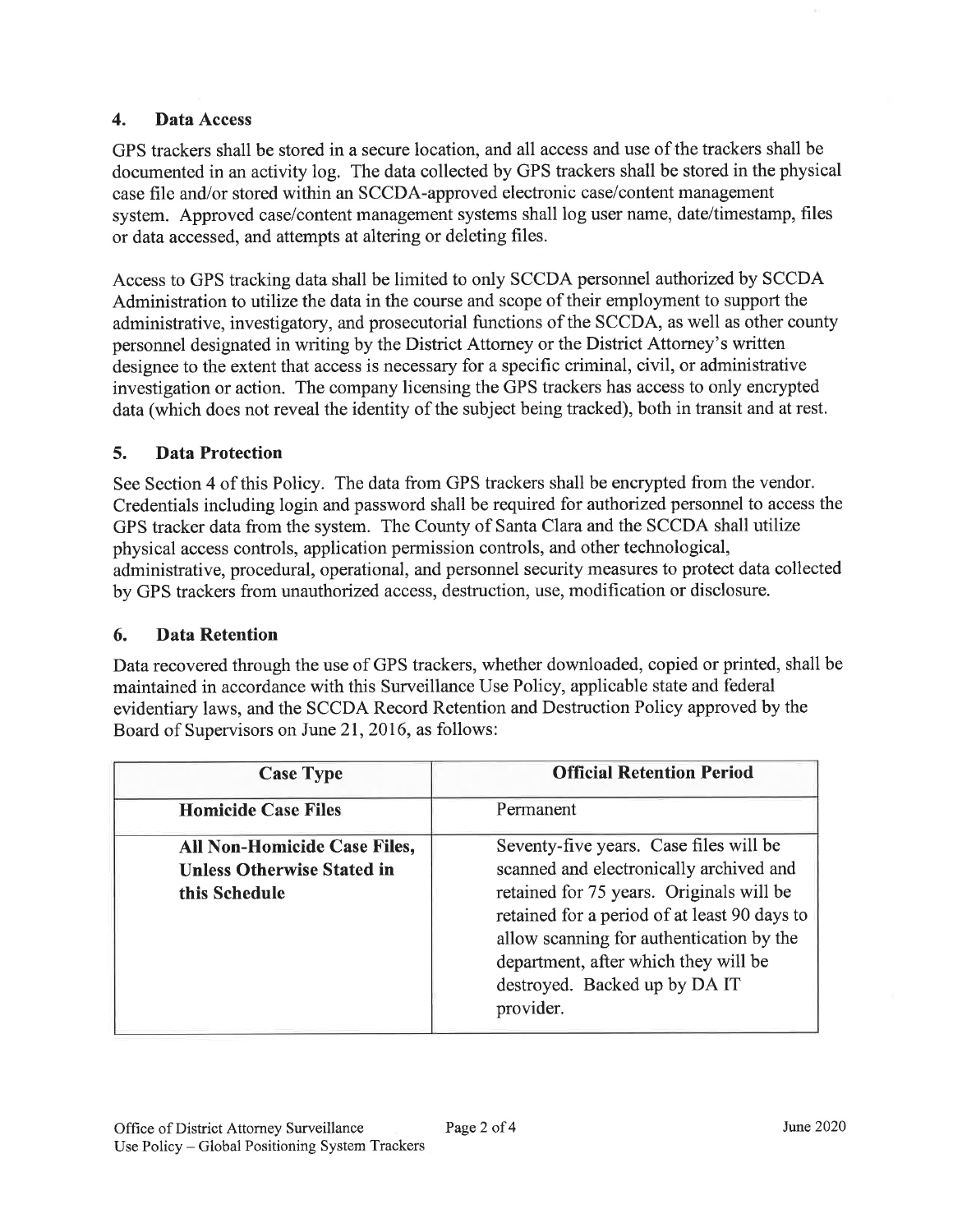| <b>Case Type</b>                                                | <b>Official Retention Period</b>                                                                                                                                                                                                                                                                       |
|-----------------------------------------------------------------|--------------------------------------------------------------------------------------------------------------------------------------------------------------------------------------------------------------------------------------------------------------------------------------------------------|
| <b>Juvenile Ward Files</b>                                      | When a minor turns 18 and petitions the<br>court for records to be sealed, the record<br>will be destroyed at age 20 or as<br>otherwise ordered by a court of<br>competent jurisdiction. Otherwise as<br>covered by this schedule.                                                                     |
| <b>Developmentally Disabled</b><br>(DD) Case Files              | Life of the defendant.                                                                                                                                                                                                                                                                                 |
| Plea of Insanity (PC 1026)<br><b>Case Files</b>                 | Life of the defendant.                                                                                                                                                                                                                                                                                 |
| <b>Juvenile Case Files</b>                                      | Two years after final disposition or until<br>minor attains age of 21, whichever is<br>later. Caveat 1): If case is appealed, the<br>file must be retained until the final<br>appellate decision is received. Caveat 2):<br>Cases that may be charged as "strikes"<br>should be retained for 75 years. |
| <b>Certificates of Rehabilitation</b><br><b>Case Files</b>      | Two years.                                                                                                                                                                                                                                                                                             |
| <b>Advise and Assist Case Files</b>                             | Two years.                                                                                                                                                                                                                                                                                             |
| <b>Expungement Case Files</b>                                   | Two years.                                                                                                                                                                                                                                                                                             |
| <b>Post-Conviction Proceedings</b><br>and Special Project Files | Two years.                                                                                                                                                                                                                                                                                             |

Data that is relevant to administrative/personnel-related matters shall be downloaded or otherwise copied, and retained through the adjudication of any administrative, civil, or criminal case in arecognized court of law, as well as allotment of time for an appeals process and statute of limitations; to the extent that data is not covered in the chart above, the data shall be destroyed no later than two years after the later of  $(1)$  the time for an appeals process expires;  $(2)$  the statute of limitations expires; and (3) for data regarding a County employee's administrative investigation, the date the employee's employment for the County terminates.

All data not downloaded onto an electronic storage device shall be purged from the GPS tracker no later than 90 days from the original recording.

 $\frac{1}{2}$